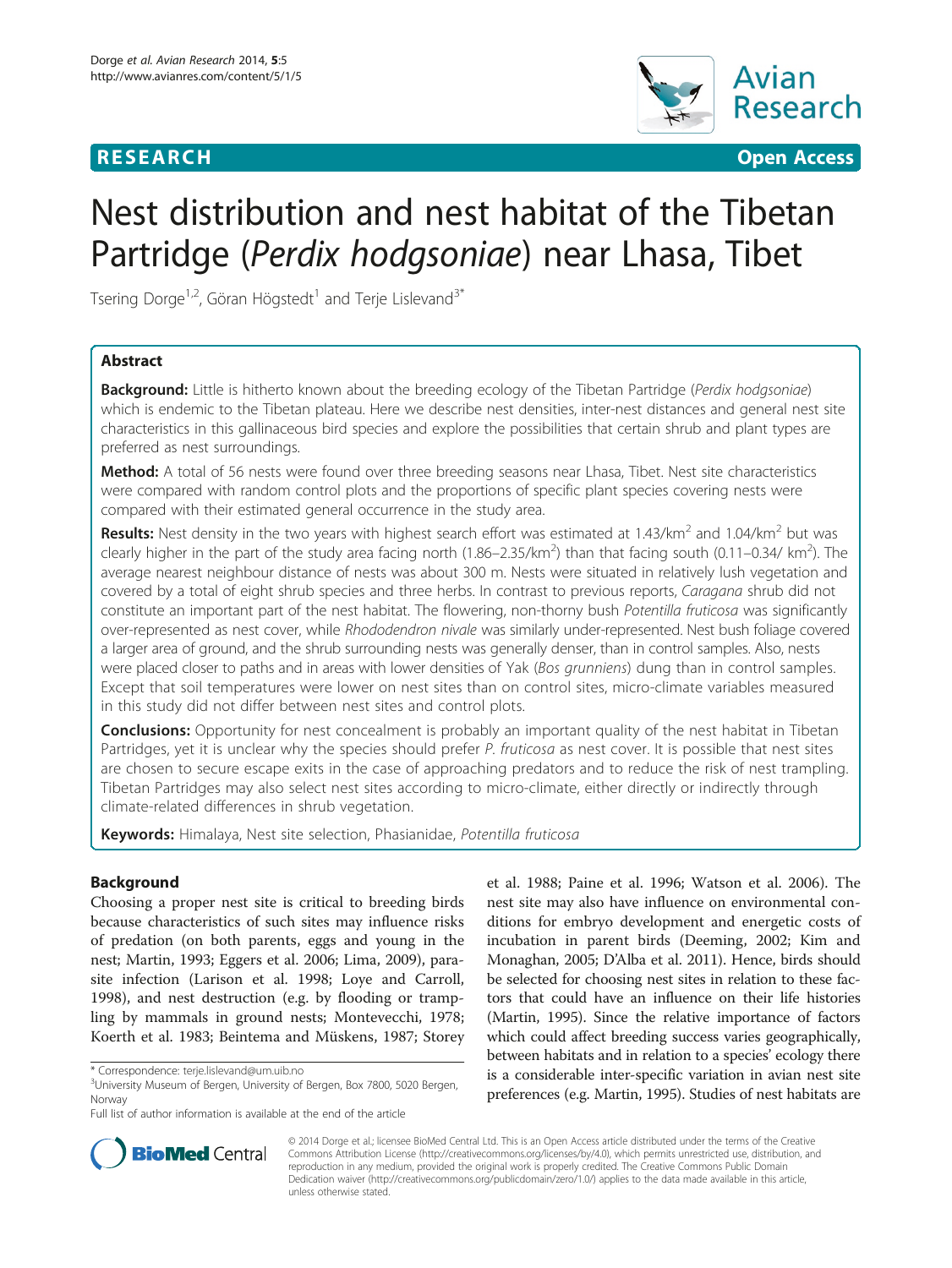essential both to improve our understanding of how such variation evolved, to gain insight into a species' basic breeding biology and for conservation purposes.

Traditionally little was known about the nesting biology of birds breeding on the Tibetan Plateau. Although recent studies considerably increased our knowledge about this alpine bird fauna (Lu et al. [2010](#page-8-0) and references therein), there is still a lot to learn about many Tibetan bird species. One example is the Tibetan Partridge (Perdix hodgsoniae), a gallinaceous bird endemic to the Himalayas. This species occurs commonly and widely distributed across the Tibetan Plateau on altitudes between 3600 m and 5600 m (Johnsgard, [1988;](#page-8-0) del Hoyo et al. [1994](#page-8-0); Madge and McGowan, [2002;](#page-8-0) BirdLife International, [2014\)](#page-8-0). The species' breeding biology is scarcely known, but males are apparently territorial and socially monogamous (Lu et al. [2003\)](#page-8-0). Nests are built on the ground, eggs are laid in May-July and only females incubate (del Hoyo et al. [1994;](#page-8-0) Lu et al. [2003](#page-8-0); Dorge, [2014\)](#page-8-0). Nests are said to be typically found within Caragana shrub (Madge and McGowan, [2002\)](#page-8-0). A more detailed study by Lu et al. ([2003\)](#page-8-0) showed that the species prefers to nest in patches of low shrub, and sparse, secondary plant cover, but no further information about plant species was given. Nests were often located close to paths, perhaps making it easier for the incubating hen to flee the nest if potential predators appeared (Lu et al. [2003](#page-8-0)). To our knowledge, quantitative assessments of nest plant preferences and data on spatial distribution of nests are not previously reported in this species.

The purpose of this study was therefore to expand upon the study by Lu et al. ([2003](#page-8-0)) and increase our knowledge about the breeding density and nest habitat in the Tibetan Partridge. We describe nest densities, inter-nest distances and general nest site characteristics.

Thereafter we explore the possibilities that the species prefers to nest in certain types of shrub and if it prefers certain plants as nest cover. For instance, if nest concealment and protection from predators is important in nest-site selection, thorny and/or dense bushes may be selected as nest concealment (Martin, [1993;](#page-8-0) Filliater et al. [1994;](#page-8-0) DeLong et al. [1995](#page-8-0); Tryjanowski et al. [2000;](#page-8-0) Remeš, [2005\)](#page-8-0). Further, grazing livestock, particularly Yak (Bos grunniens), were common in our study area. We therefore tested if partridges tended to nest away from grazed areas by comparing the densities of yak dung around nests with random samples. Finally, the highaltitude Himalayan environment is relatively cold for breeding birds, especially in early spring. We therefore checked if nests were located at microclimatic favorable spots.

# **Methods**

## Study area

The study was carried out at Tukchak in Gyama valley, Meltrokongkar county, Tibet (29°41.095'N, 91°40.423´E) in 2005, 2009 and 2010. Here, the average annual temperature was 6.5°C and annual precipitation was about 600 mm in the period 2000–2007 (data from the Meltrokongkar county meteorological station). The study area is situated at an altitude of approx. 4100–5000 m and consists of a valley with two major hill sides facing towards north and south. The south-facing slope is steeper, dryer and warmer than the north-facing slope. In between were some smaller slopes facing in a more easterly or westerly direction. Vegetation in these slopes largely resembled that of the north-facing slope. A representative part of the north-facing slope where we located most nests is shown in Figure 1.

In June 2005, before most nests were found, we carried out a basic vegetation survey in the study area in an attempt to get a general overview of the plant species that

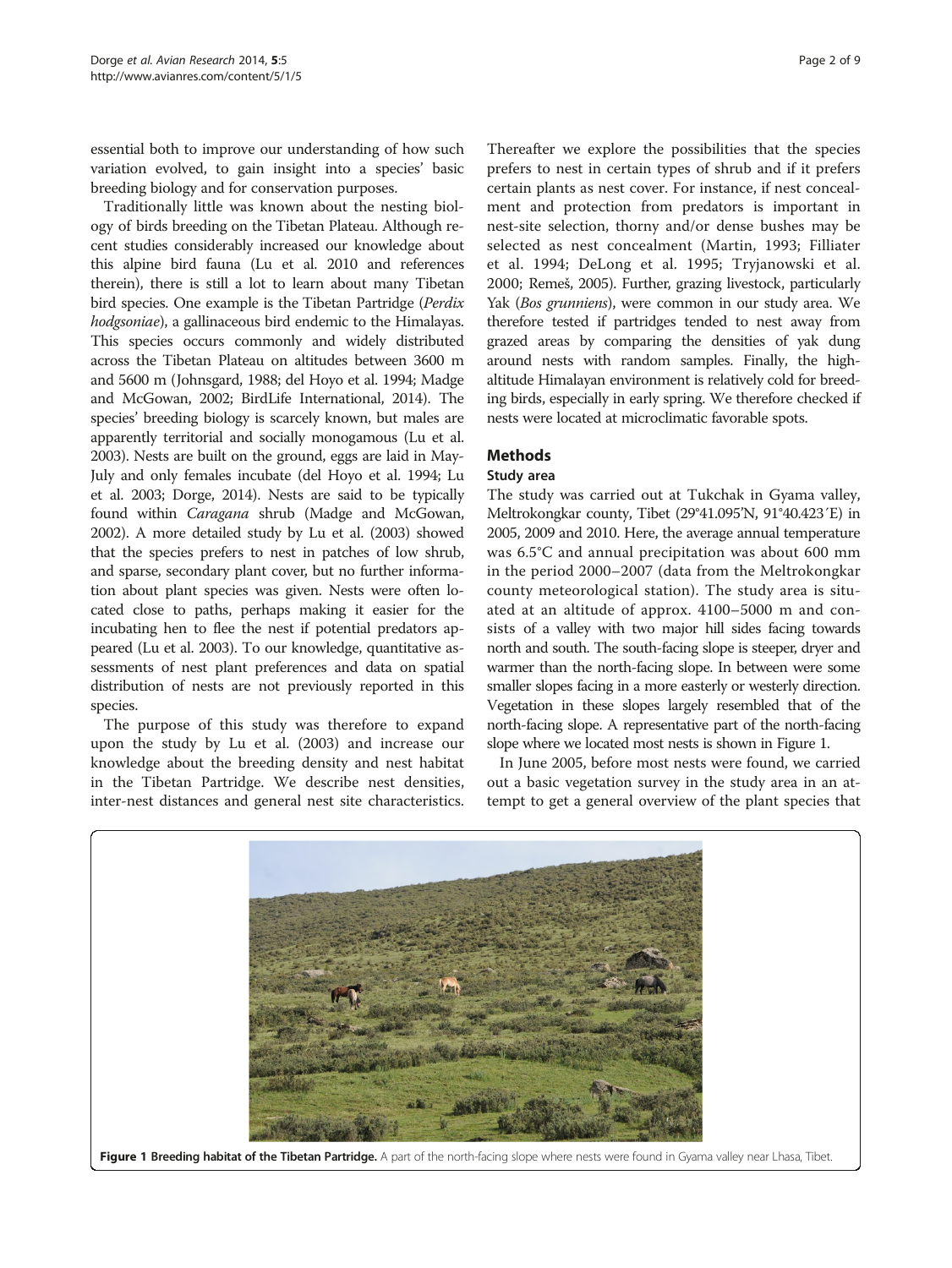grew there and their density. This was done in 12 squares in each of the south- and north-facing slopes (i.e. a total of 24 squares). The vegetation survey followed two transect lines situated at the approximate centre-lines of the slopes and stretching from the bottom of the valley and up towards the highest point. The surveyed squares were distributed along these transect lines with neighbouring points being separated by approximately 100 meters of altitude, as indicated by a Garmin eTrex® GPS. Within each square we measured densities of shrub and herbs within areas of  $5 \times 5$  m and  $1 \times 1$  m, respectively. Six species of shrub were recorded on the north-facing slope, of which the most common were Rhododendron primulaeflorum, R. nivale, Salix oritrepha and Potentilla fruticosa. This differed markedly from the southfacing slope where we recorded seven species of shrub and where the species Spiraea tibetica, Potentilla fruticosa, and Sabina pingii dominated in numbers. Bush density (number of bushes/25  $m<sup>2</sup>$ ) was higher on the north-facing slope than on the south facing slope (north-facing slope:  $12.58 \pm 6.3$ , south-facing slope:  $9.07 \pm$ 5.90; two-sample t-test:  $t = 2.34$ , df = 22,  $p = 0.03$ ). Thorny bush species were mainly distributed on the south-facing slope and included Rosa sericea, Berberis hemleyana, Caragana maximovicziana and C. jubata. In total 31 species of herbs were recorded in the north-facing slope and 28 species in the south-facing slope, of which 16 species occurred in both slopes. There were no significant differences in herb densities (number of individual plants/ $m^2$ ) between north-facing and south-facing slopes (north-facing slope: 30.99 ± 122.71, south-facing slope:  $14.10 \pm 52.5$ ; two-sample t-test:  $t = 0.91$ ,  $df = 22$ ,  $P = 0.37$ ).

Gyama is one of the most important animal husbandry regions for Lhasa Prefecture and the study area has probably been used by grazing livestock for a very long time. Major livestock today are horses, yak, sheep, goat and cattle. Some wild mammals are also commonly grazing in the area, for instance Blue Sheep (Pseudois nayaur) and White-lipped Deer (Cervus albirostris) which both have considerable populations in the region. The lowermost parts of the study site mainly consisted of farming areas in which major crops included barley, spring wheat, bean, colza, potato, and some vegetables. Mammalian predators in the study area included Siberian Weasel (Mustela sibirica), Red Fox (Vulpes vulpes), Tibetan Sand Fox (V. ferrilata), and Lynx (Felis lynx). Common avian predators are Magpie (Pica pica), Raven (Corvus corax), Golden Eagle (Aquila chrysaetos) and Sparrowhawk (Accipiter nisus).

# Field procedures

We searched for nests from late April to late June each year. Except in 2005, when field work was less intensive,

we searched systematically for nests across the whole study area with the assistance of 5–10 local people. Nest searches were carried out twice a week. We divided the study area between hillsides east and west of the main river (Gyama puchu) and scheduled two days on the east side and one day on the west side (with farmland) to cover the complete area. From the foot of slopes, or edges of farmland, nest searchers walked through the terrain with approx. 100–200 m distance (depending on the number of participants) and searched carefully for nests up to the top of slopes (or to the opposite edge of the farming area). Nests were found by flushing incubating females or by using sticks to lift vegetation and uncover nests which were left unattended. Presence of Tibetan Partridges was revealed by calling males in early spring and gave an indication of where nests would be situated. We did not observe Tibetan Partridges outside nest areas which would have indicated that some nests were overlooked. Nevertheless, it should be noted that, despite the large nest-searching effort, we cannot exclude the possibility that some nests were left undetected by us. The nest densities and nearest neighbour distances reported in this paper should therefore be considered minimum and maximum estimates, respectively. Nests were marked with small pieces of coloured plastic or cloth at a distance of 10 m. In order to minimize disturbance, all nest-site characteristics were recorded after a clutch was completed or following depredation or desertion. We recorded the nest's geographical location and altitude with the GPS. Slope aspect (direction) and degrees of inclination were recorded using a compass.

To measure areas of the study site we first used the ruler tool in Google Earth to outline the whole study area and each habitat category. From the resulting aerial photo we used the software Adobe Photoshop CS5 Extended to measure areas. Distance was calibrated from the scale automatically generated by Google Earth. In this way we found the total study area to cover 22.9  $\text{km}^2$ (10.2  $km^2$  of north-facing slopes, 11.4  $km^2$  of southfacing slopes,  $1.2 \text{ km}^2$  of farming area and  $0.05 \text{ km}^2$  of two small villages). In calculations of nest density we considered a marginal area of  $2.6 \text{ km}^2$  of the southfacing slope to be unsuitable habitat for the Tibetan partridge because there were almost no bushes growing there. In line with this assumption we did not record any nest in this area. The villages were also considered unsuitable breeding habitat for the species. Consequently, when calculating nest densities we use an area of 20.3  $\text{km}^2$ .

We sampled data on the general habitat within a  $5 \times$ 5 m square around each nest, with the nest located in the centre. Within each of these squares we estimated percentage of bare ground and counted the number of plant species and the number of yak dung. We used the latter as a crude proxy for grazing intensity in our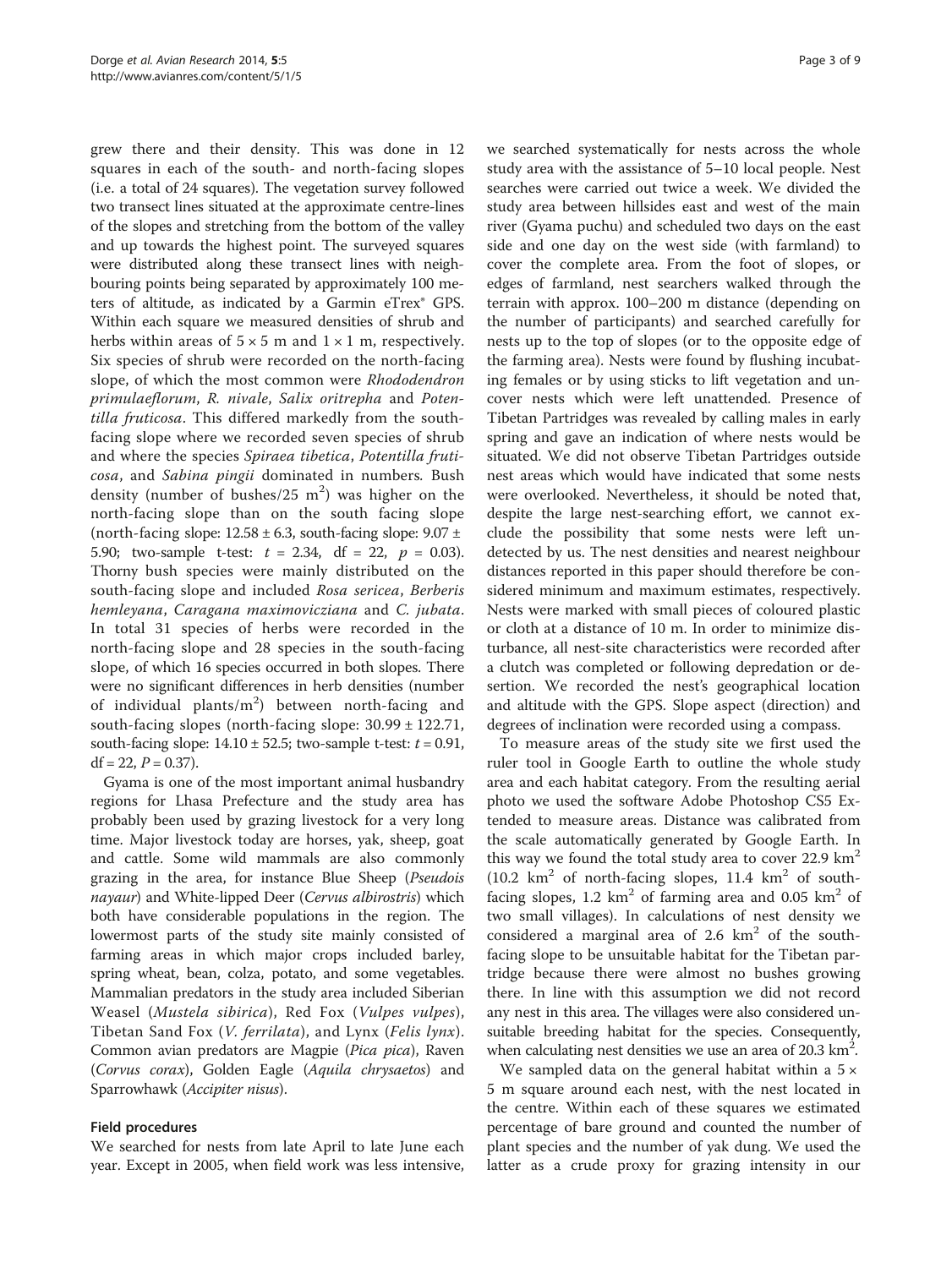analyses. Both fresh and old dung was present in the nest areas but since we did not separate between them it is possible that the density recorded by us differed from the density experienced by the partridges prior to nest building. Yet, if trampling risk is important in nest site selection, the partridges may well use other cues than dung density to assess grazing intensity. It is therefore unknown whether varying dung age would bias the results in any way. The proportion of vegetation cover within each square was estimated by sight. Vegetation height (cm) in the nest area was defined as the average of five measurements: in the centre and in each corner of the  $5 \times 5$  m sample areas. For each nest we recorded the species of plant that covered it and measured the plant's height and basal area. The latter was defined as length  $\times$  width of the widest part of the foliage. For each nest we estimated the proportion that was covered by the foliage when viewing the nest from above (hereafter 'foliage cover'). We also measured the distance between nests and the nearest path or track. These were typically made by grazing animals and were distributed fairly evenly throughout the whole study area. To see if nest placement was non-randomly associated with variables of the nest habitat, we compared nest site information with similar data from control sites located 100 m from the nests in both a southern and a northern direction. At these two sites we located the nearest plant of the same species as the one which covered the focal nest and used it as a control plant. To get a comparable measure for foliage cover we here estimated how much of the nest would have been covered by the control plant if the nest was located at an equal position as for the nest plant, both with regard to distance from plant stem and direction. The control plant was also used as the centre point for a  $5 \times 5$  m control plot. We used the mean value of the two control measurements in analyses, making sample sizes equal among nest samples and control samples.

Distances between nests were measured to the nearest 1 m using a Nikon Laser 1200 range finder. A FLUKE® digital thermometer was used to record soil temperature at a depth of seven cm from the surface within five cm from the rim of the nest cup, or from the stems of the control plants. We measured soil surface temperatures in the shade by placing the temperature sensor directly on the surface, whereas air temperature and relative air humidity was measured in the shade one meter above ground. For the latter we used a CEM DT-616 CT professional temperature-humidity meter. Soil humidity was measured from samples collected at random 10 cm away from the nest or at the same distance from the stem of the control plant. We weighed soil samples immediately upon sampling and again after being dried at 40°C for 50 hours. Soil humidity is defined as the percentage of

mass lost from the original sample during drying. Since sampling of microclimatic data was not done at the same time these data could be biased by seasonal progress. Therefore we only analyse microclimatic data by paired comparisons in which the pairs of data from nest and control areas were taken at the same time. Measurements and recordings of all data were done by the same person (TD) in all three breeding seasons.

### Data analyses

Statistical analyses were conducted using R version 2.11.1 (R Core Team [2010\)](#page-8-0). To explore if a bush species was over- or under-represented as nest cover we used a modified version of Ivlev's electivity index (Ivlev, [1961](#page-8-0)):

$$
E = \frac{r_i - n_i}{r_i + n_i}
$$

Here  $E_i$  is the electivity index for species *i*,  $r_i$  indicate percentage of species  $i$  in sample of nest bushes, and  $n_i$ indicate percentage of bush species  $i$  available in the study area. The latter was estimated from the 24 samples collected in the general vegetation survey in the study area (see above). The value of  $E_i$  varies between -1 and +1. Positive values indicate a preference for the plant in question, whereas negative values indicate avoidance.

We here limited our investigation to focusing on bush species covering the nests and therefore excluded three nests placed below herbs in the calculation of electivity indices. In addition, two nests were placed below a mixture of R. primulaeflorum and P. fruticosa but where the former was the dominant species. Hence, we treated these nests as being covered by R. primulaeflorum. Similarly, one nest found under a mixture of R. sericea and S. pingii was treated as covered by R. sericea.

We also tested statistically if a given plant species was over- or under-represented as nest cover. We then compared the proportion of nests covered by that plant with its availability in the study area (the estimated proportion of all bushes from the general vegetation survey; see above. In these cases we used a Chi-square test with Yates' continuity correction or, when any of the cells in the  $2 \times 2$ table were smaller than 5 (Siegel and Castellan, [1988](#page-8-0)), Fisher's exact test. Paired t-tests were used to test for differences between nest samples and control samples. Averages are given with standard deviations and all tests are two-tailed with alpha = 0.05.

The study adhered to international guidelines for the treatment of animals in behavioural research (ASAB 2012).

# Results

#### Spatial distribution of nests

Nests were situated at a mean altitude of  $4445 \pm 184$  m (range: 4129–4799 m;  $n = 56$ ). The spatial distribution of nests in the three different years is shown on Figure [2](#page-4-0).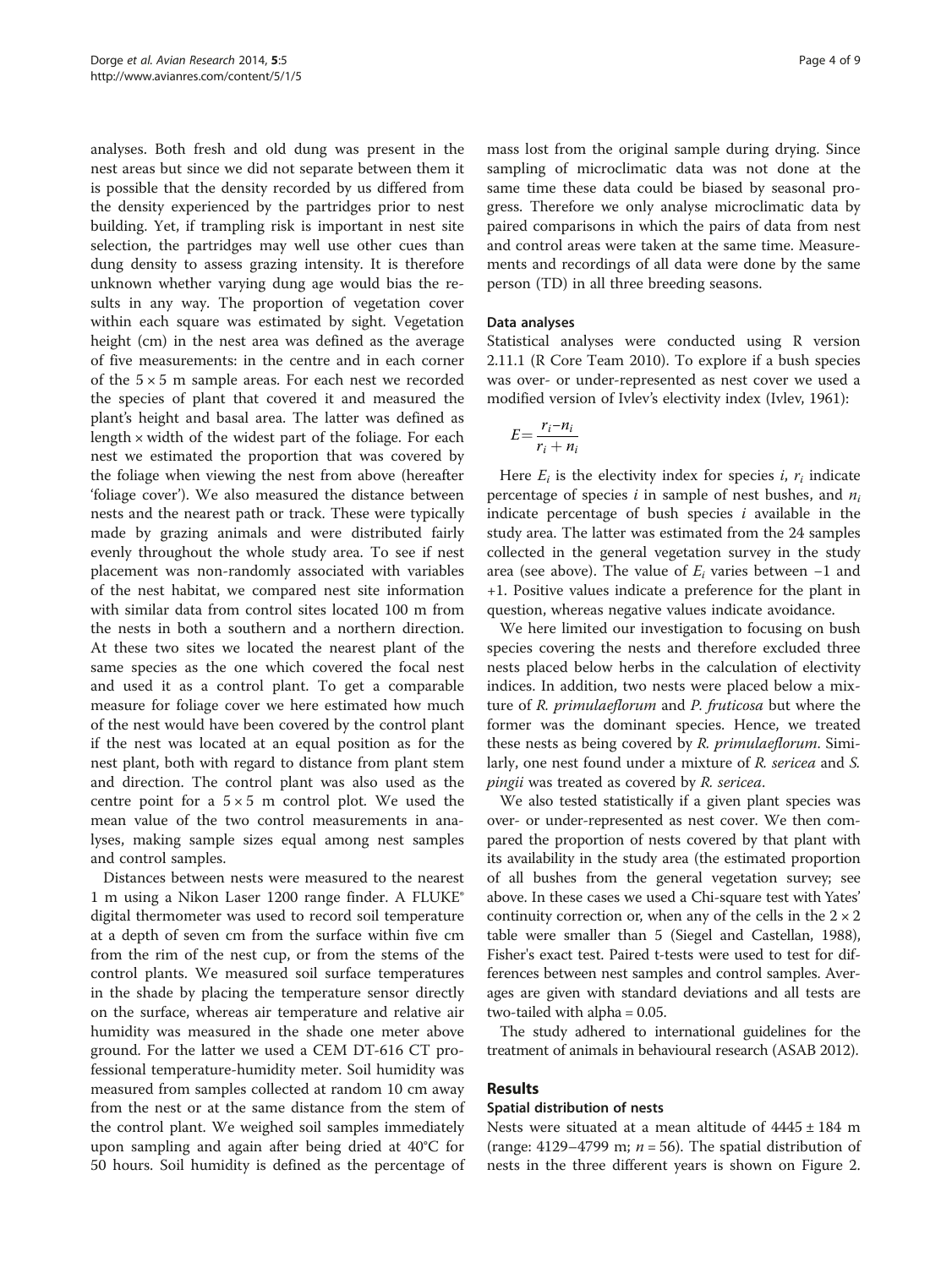<span id="page-4-0"></span>

Excluding the year 2005 when nest searching was least extensive (6 nests found), the overall nest density was 1.43/km<sup>2</sup> and 1.04/km<sup>2</sup> in 2009 ( $n = 29$ ) and 2010 ( $n = 21$ ), respectively. Nest density was considerably higher on the north-facing slope (2.35/km2 in 2009, 1.86/km2 in 2010) than on the south-facing slope  $(0.34/km^2)$  in 2009 and  $0.11/$  $km<sup>2</sup>$  in 2010). Excluding the year 2005 when many nests are likely to have gone undetected by us, the mean nearest neighbour distance between nests was 303.1 ± 286.9 m (range 10–2000 m,  $n = 50$ ; 2009: 272 ± 183 m,  $n = 29$ ; 2010:  $347 \pm 392$  m,  $n = 21$ ).

#### Vegetation at the nest sites

A total of 11 plant species were recorded as nest cover (eight bush species and three herb species; Table 1) but 61% of the nests (34/56) were placed beneath Potentilla fruticosa, a small deciduous shrub. When excluding the three nests found below herbs, P. fruticosa was used

|                   | Table 1 The use of different bush species as nest cover in the Tibetan Partridge in relation to their general occurrence |
|-------------------|--------------------------------------------------------------------------------------------------------------------------|
| in the study area |                                                                                                                          |

| <b>Plant species</b>        | n              | Nest bush<br>height (cm) | <b>Basal area</b><br>of nesting<br>bush $(cm2)$ | Foliage cover<br>above nest (%) | <b>Availability</b>         |                                     | Usage                   |                     |
|-----------------------------|----------------|--------------------------|-------------------------------------------------|---------------------------------|-----------------------------|-------------------------------------|-------------------------|---------------------|
|                             |                |                          |                                                 |                                 | Bush density/m <sup>2</sup> | Percent of<br>total bush<br>density | Percent of<br>all nests | Electivity<br>index |
| Potentilla fruticosa        | 34             | $51.21 \pm 13.11$        | $3402 \pm 2586$                                 | $64.12 \pm 15.3$                | 0.25                        | 17.47                               | 60.71                   | 0.57                |
| Rosa sericea                | 2              | $65 \pm 49.5$            | $7967 \pm 3837$                                 | $80 \pm 0$                      | 0.053                       | 3.7                                 | 3.57                    | 0.01                |
| Rhododendron primulaeflorum | 9              | $68.88 \pm 19.37$        | $2372 \pm 1250$                                 | $72.78 \pm 12.53$               | 0.256                       | 17.92                               | 16.07                   | $-0.03$             |
| Caragana maximovicziana     |                | 34                       | 560                                             | 40                              | 0.032                       | 2.23                                | 1.79                    | $-0.09$             |
| Berberis hemleyana          |                | 102                      | 620                                             | 70                              | 0.045                       | 3.47                                | 1.79                    | $-0.3$              |
| Salix oritrepha             | $\overline{4}$ | $87.25 \pm 51$           | $3227 \pm 1683$                                 | $60 \pm 20$                     | 0.202                       | 14.11                               | 7.14                    | $-0.3$              |
| Sabina pingii               |                | 45                       | 32340                                           | 30                              | 0.09                        | 6.27                                | 1.79                    | $-0.54$             |
| Spiraea tibetica            |                | 51                       | 3705                                            | 60                              | 0.194                       | 13.55                               | 1.79                    | $-0.76$             |
| Rhododendron nivale         | 0              | ٠                        |                                                 | $\overline{\phantom{a}}$        | 0.219                       | 15.34                               | $\mathbf{0}$            | $-1$                |
| Caragana jubata             | $\mathbf{0}$   | $\overline{\phantom{a}}$ |                                                 | ٠                               | 0.022                       | 1.57                                | $\mathbf{0}$            | $-1$                |
| Cotoneaster microphyllus    | $\mathbf 0$    | ٠                        |                                                 |                                 | 0.062                       | 4.37                                | $\mathbf 0$             | $-1$                |
| Total                       |                |                          |                                                 |                                 | 1.425                       | 100                                 | 94.65                   |                     |
| Nests below herbs $(n = 3)$ |                |                          |                                                 |                                 |                             |                                     | 5.35                    |                     |

The electivity index varies from −1 to +1 where positive values indicate preference and negative values indicate avoidance.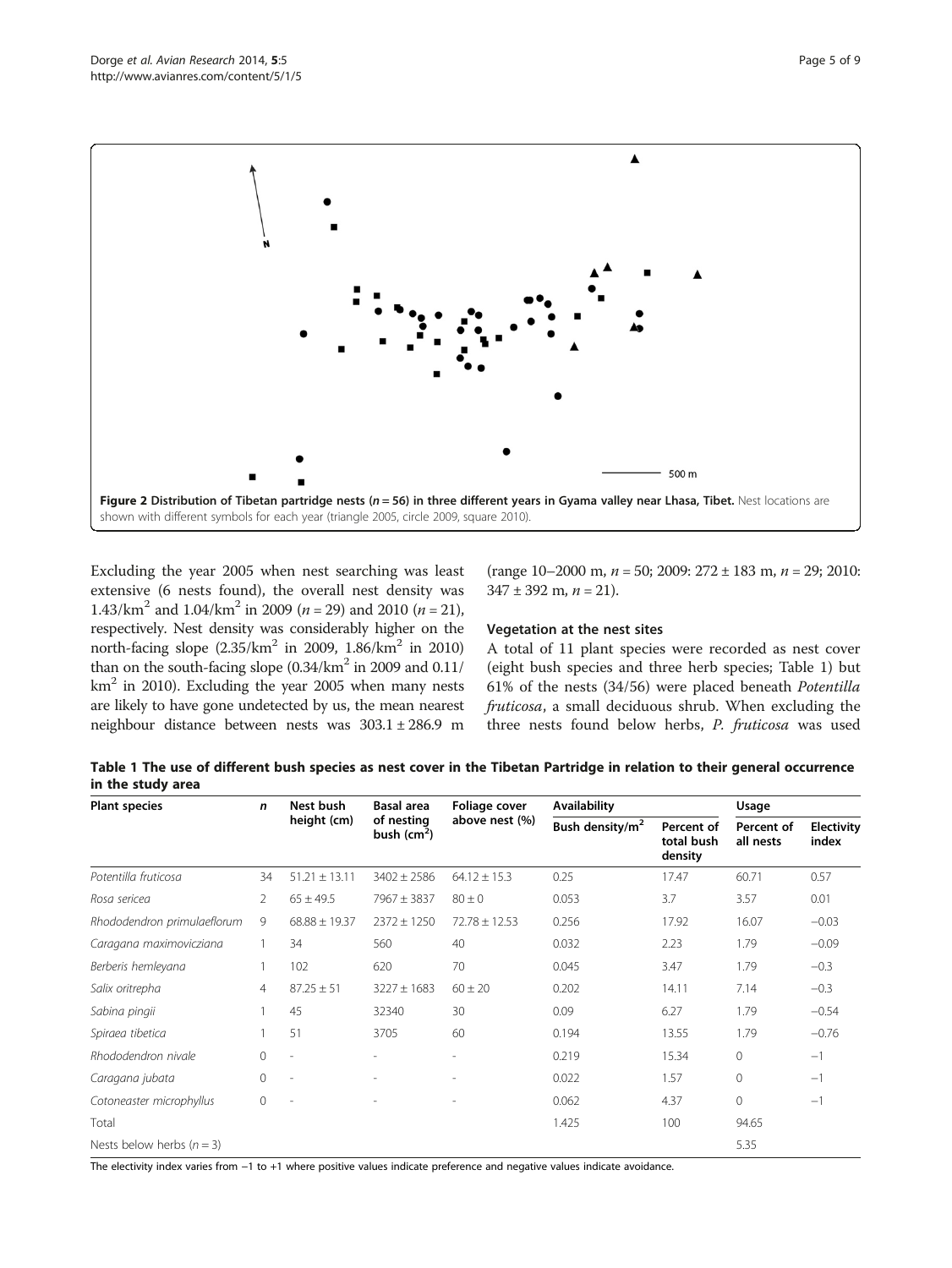significantly more often as nest cover than one should expect from its estimated abundance in the study area (17% of all bushes;  $X^2 = 22.5$ , df = 1,  $p < 0.001$ ; Figure 3). In contrast, only 7.2% of the nests were placed below a thorny bush (R. sericea: 3.6%, C. maximovicziana: 1.8%, B. hemleyana: 1.8%). Some plants had strongly negative electivity indices, indicating that they were avoided as nest cover. This was most notable for Rhododendron nivale, Caragana jubata and Cotoneaster microphyllus which all had an electivity index of −1. However, only R. nivale was significantly less common as nest cover than expected from its abundance in the study area (Fisher's Exact Tests:  $p = 0.006$ ; C. jubata:  $p = 1$ , C. microphyllus:  $p = 0.5$ ). The bush species *S. tibetica* had an electivity index of −0.76 which also indicates avoidance, but this was only nearly significant (Fisher's Exact Tests:  $p = 0.07$ ). No other species (e.g. S. oritrepha, S. pingii, R. sericea, R. primulaeflorum, C. maximovicziana and B. hemleyana) were more or less common as nest cover than expected from a random distribution ( $p = 0.36 - 1.0$ ).

The basal areas of nest-covering bushes or herbs were wider than in control plants (3696  $\pm$  4617 cm<sup>2</sup> and 1930  $\pm$ 1297 cm<sup>2</sup>, respectively;  $t = 2.76$ , df = 110,  $p = 0.007$ ) and such a difference was also evident in foliage cover above nests (nests:  $64.8 \pm 15.7\%$ ; controls:  $38.9 \pm 11.4\%$ ;  $t = 10.0$ ,  $df = 110$ ,  $p < 0.001$ ). However, height of the nest covering bush did not differ from control bushes (nests: 56.7 ± 23.3 cm; controls:  $55.9 \pm 19.5$  cm;  $t = 0.2$ , df = 110,  $p = 0.84$ ). The most common shrub species within the  $5 \times 5$  m squares surrounding nests were P. fruticosa, R. primulaeflorum, R. nivale, S. oritrepha and S. tibetica. Overall, these

species constituted approx. 78% (13.5–18.0%) of the recorded bushes (Table [1](#page-4-0)). As shown in Table [2](#page-6-0), total vegetation cover differed significantly between nest areas and control areas. When looking separately at herbs and bushes, nest areas showed a significantly lower herb cover than control sites while the opposite was true for bush cover. Moreover, the percentage of naked ground was lower around nests than in the control samples. There were no significant differences between nest areas and control areas in vegetation height or vegetation diversity (number of plant species).

#### Other nest site characteristics and microclimatic conditions

The average inclination of nest sites was  $19.6 \pm 8.6^{\circ}$  (range 10°–50°,  $n = 56$ ), which did not differ from control sites  $(21.0 \pm 5.2^{\circ})$ ; range  $7.5^{\circ} - 35^{\circ}$ ;  $t = -1.02$ , df = 110,  $p = 0.3$ ). Nests were situated closer to paths than the random control plots (nests:  $7.2 \pm 10.2$  m, range 0.5–54,  $n = 56$ ; controls:  $16.3 \pm$ 19.8 m, range 1.5–115,  $n = 56$ ;  $t = -3.04$ , df = 110,  $p = 0.003$ ). As we expected if nest sites were chosen to avoid trampling, the number of yak dung was significantly lower around nests than in control samples (nest areas:  $1.9 \pm 1.7$ , range 0–8,  $n =$ 56; control areas:  $3.4 \pm 1.8$ , range 0–9,  $n = 56$ ;  $t = -4.48$ , df = 110,  $p < 0.001$ ).

Soil temperatures at the nests were significantly lower than in control samples (nests:  $14.1 \pm 3.5^{\circ}$ C, controls:  $15.7 \pm$ 2.3°C;  $t = -2.72$ , df = 110,  $p < 0.001$ ). However, there were no differences between these two samples in soil humidity (nest: 43.8 ± 22.6%; controls: 39.9 ± 18.1%), relative air humidity (nest:  $44.9 \pm 17.1\%$ ; controls:  $48.6 \pm 14.9\%$ ), air temperature (nest:  $21.7 \pm 4.6^{\circ}$ C; controls:  $22.2 \pm 4.1^{\circ}$ C),

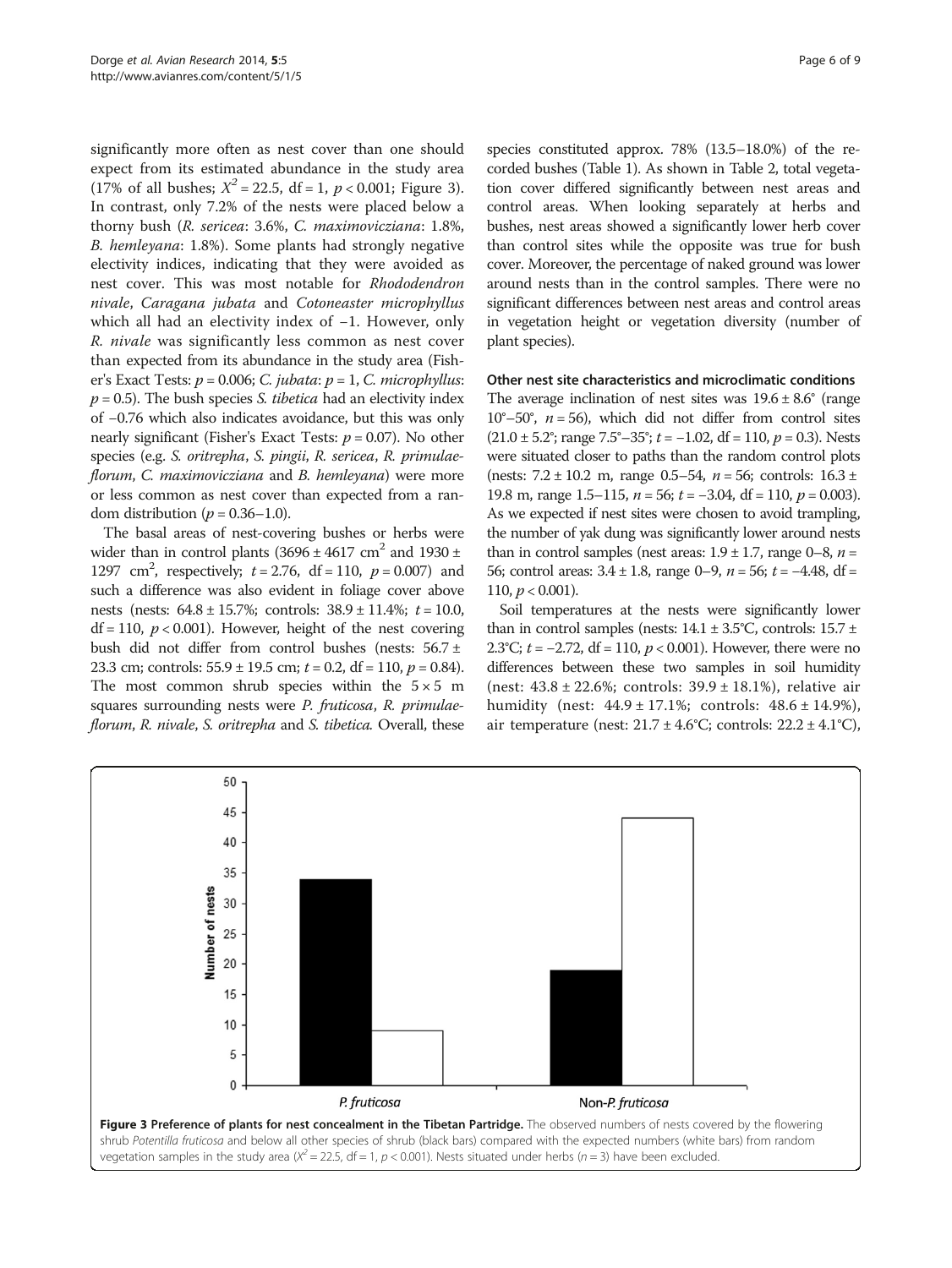| LUIILIUI GIEGS                      |                   |                   |         |     |         |  |  |  |  |  |
|-------------------------------------|-------------------|-------------------|---------|-----|---------|--|--|--|--|--|
| <b>Characteristics</b>              | Nest              | Control           |         | df  | р       |  |  |  |  |  |
| Vegetation cover (%)                | $82.89 \pm 10.64$ | $78.12 \pm 11.70$ | 2.26    | 110 | 0.03    |  |  |  |  |  |
| Herb cover (%)                      | $44.16 \pm 19.05$ | $53.28 \pm 16.09$ | $-2.74$ | 110 | < 0.001 |  |  |  |  |  |
| Shrub cover (%)                     | $32.88 \pm 19.14$ | $18.57 + 8.99$    | 5.06    | 110 | < 0.001 |  |  |  |  |  |
| Bare ground (%)                     | $11.84 \pm 7.11$  | $17.63 + 10.50$   | $-3.42$ | 110 | < 0.001 |  |  |  |  |  |
| Height of herbs (cm)                | $9.29 \pm 2.97$   | $9.38 \pm 3.74$   | $-0.15$ | 110 | 0.88    |  |  |  |  |  |
| Herb diversity (n species)          | $10.14 \pm 3.01$  | $10.13 + 2.49$    | 0.03    | 110 | 0.97    |  |  |  |  |  |
| Shrub height (cm)                   | $44.23 \pm 17.26$ | $41.26 + 16.44$   | 0.93    | 110 | 0.35    |  |  |  |  |  |
| Shrub diversity ( <i>n</i> species) | $2.73 + 1.15$     | $2.83 \pm 2.68$   | $-0.25$ | 110 | 0.80    |  |  |  |  |  |
|                                     |                   |                   |         |     |         |  |  |  |  |  |

<span id="page-6-0"></span>Table 2 Differences in vegetation characteristics in  $5 \times 5$  m sample plots around nests of the Tibetan Partridge, and in control areas

or soil surface temperatures (nest:  $18.5 \pm 6.8$ °C; controls: 20.3 ± 5.6°C;  $p = 0.14 - 0.60$ ,  $n = 56$  for both nest and control samples in all cases).

### **Discussion**

We found that nest sites of the Tibetan Partridge were associated with several habitat aspects, most notably the composition and characteristics of plant species. In contrast to the description by Madge and McGowan ([2002](#page-8-0)), Caragana shrub was not an important part of the nest habitat in our study area. However, the two Caragana species that we recorded only constituted a small proportion of the total shrub flora in the study area and it is possible that Caragana shrub is more frequently used as nest habitat where such plants are more abundant. Nest sites also sometimes differed from our initial predictions based on adaptive hypotheses for nest site selection. Hence, this study adds some considerable new information about the breeding ecology of Tibetan Partridges.

Assuming that thorny bushes protect the nests from predators, we expected that Tibetan Partridges should prefer to nest in such shrub. However, the only plant species more often than random chosen as nest cover was the flowery shrub P. fruticosa. In our study area, thorny bushes were mainly distributed on the southfacing slope of the study area where only a small proportion of nests (7/56) were found. This could either be an effect of birds avoiding areas with thorny bushes in general or that there were other unknown habitat characteristics, independent of the thorny bushes, which made the south-facing slope less suitable as nesting area. Compared with R. nivale which was clearly avoided as nest cover, or many other bush species in the study area, we are unable to point out any obvious differences in qualitative properties that would make P. fruticosa superior as nest cover. Hence, we can only speculate on the advantages of placing nests under this plant. One possibility is that the incubating hen's plumage generally makes a better camouflage when situated below P. fruticosa than below other plants. For instance, in a related species, the Grey Partridge (Perdix perdix), the preferred nest habitat contains much dead grass and leaf litter which probably makes the incubating hen hard for predators to see and thus has a positive effect on nest survival (Rands, [1988,](#page-8-0) Potts, [2012\)](#page-8-0). A possible reason for this is that the substrate of the nest surroundings is used for covering eggs during the laying period, thus reducing their visibility (Rands, [1988\)](#page-8-0). Such egg covering occurs also in Tibetan Partridges (own unpublished data) and it is possible that more substrate for egg covering is available below P. fruticosa.

Several findings in this study indicate that Tibetan Partridges prefer nest sites in relatively dense vegetation. The proportion of shrub cover was higher and herb cover lower around nests than in control areas, and the nest bush's basal area was larger in nest-covering plants than in control samples of the same plant species. These findings are in accordance with the hypothesis that birds select nest sites according to the potential for nest concealment. Hiding the nests for predators should be of utmost importance to most birds, and with a clear selective advantage due to the positive effect on survival in eggs, chicks and incubating parents (Martin, [1993\)](#page-8-0). Studies looking for positive effects of placing nests inside or below dense foliage have provided mixed results, though, and it is possible that also other factors such as parental behavior and the composition of the predator community work and interact in producing nest predation risks (Dion, et al. [2000;](#page-8-0) Remeš, [2005;](#page-8-0) Lima, [2009](#page-8-0)). Hence, more studies are warranted in the Tibetan Partridge to see if nest plant characteristics and nest cover influence predation risk in the species.

The finding that Tibetan Partridges nested in vegetation rich areas might appear to contradict Lu et al. ([2003\)](#page-8-0) who reported that nest site vegetation was sparser than in control sites. We note that most nests in our study were situated on a north-facing slope with richer vegetation than in the south-facing slope studied by Lu et al. [\(2003](#page-8-0); pers. obs.). Hence, it is possible that the composition of plant species differed in the two study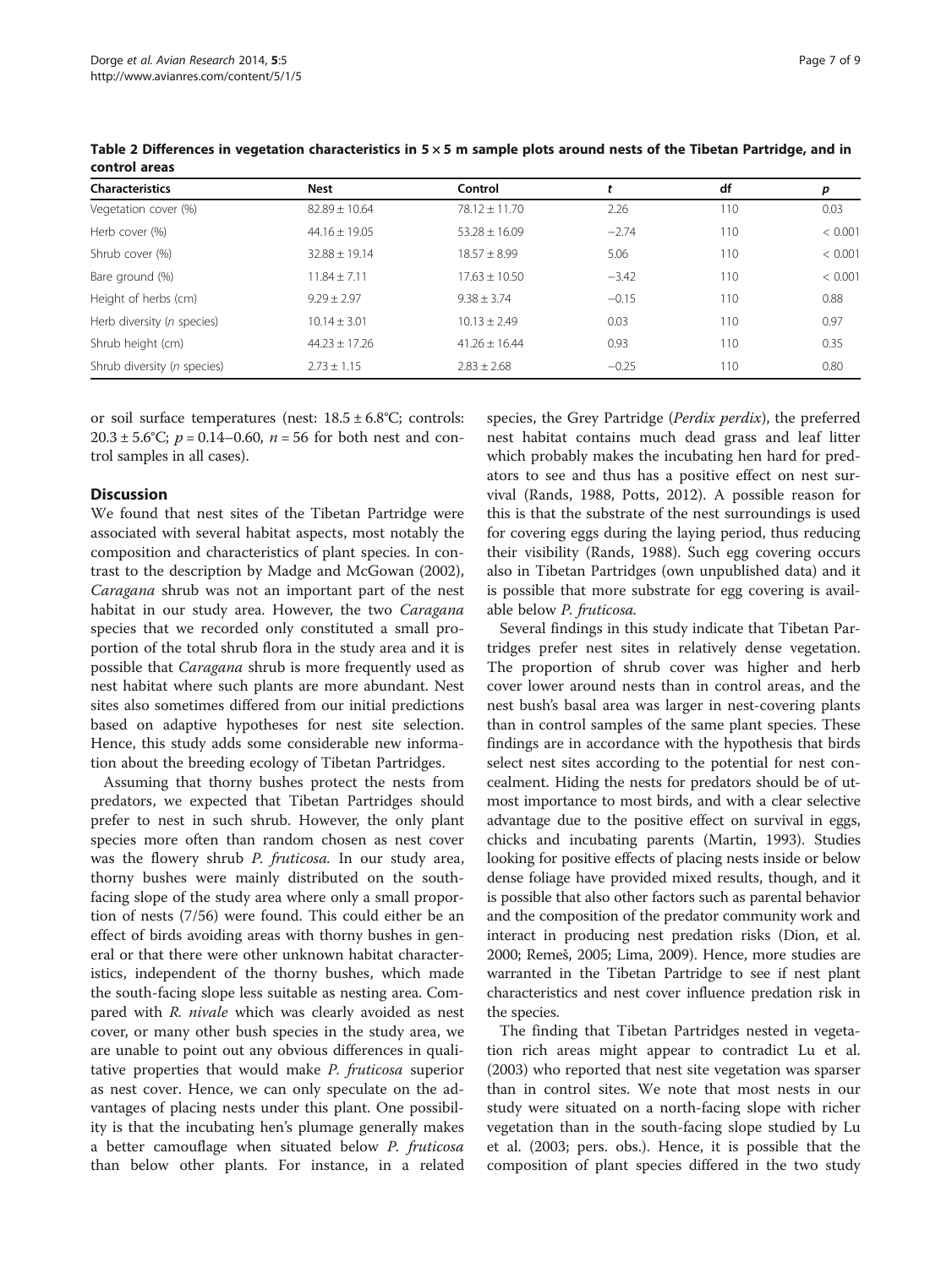areas in ways that could have affected the birds' preferences for vegetation density. Both studies suggest, however, that cases where the partridges place their nests on bare soil (Johnsgard, [1988](#page-8-0)) are exceptional. As discussed above for nest plant properties, preference for dense shrub might be adaptive by reducing nest predation risks. However, the picture could also be more complicated. For instance, hiding the nest in dense vegetation may impede visibility for the incubating bird and thus make it more vulnerable to approaching predators (Götmark et al. [1995](#page-8-0); Burhans and Thompson, [2001;](#page-8-0) Magaña et al. [2010\)](#page-8-0). Evidence for this hypothesis comes from another gallinaceous species, the North-American White-tailed Ptarmigan (Lagopus leucurus), where well-concealed nests are less often detected by predators but more risky for incubating females (Wiebe and Martin, [1998\)](#page-8-0). Moreover, nest sites which are optimal in terms of predation risk may provide sub-optimal thermal conditions (Marzluff, [1988](#page-8-0); Amat and Masero, [2004](#page-8-0); Eggers et al. [2006\)](#page-8-0). Finally, Tibetan Partridges typically escape a potential danger by running on the ground (Madge and McGowan, [2002;](#page-8-0) pers. obs.) and a critical characteristic of the nest habitat may therefore be that there is enough room for the birds to run in without drawing attention.

Two of our findings could indicate that grazing animals influenced nest site selection in the Tibetan Partridge. First, in accordance with Lu et al. ([2003](#page-8-0)) we found that nests were situated closer to paths made by such animals than expected from a random distribution. This could not result from sampling bias, since nest searching was not restricted to areas along paths. In fact, the main direction of nest searches went from the bottom to the top of hill sides, crossing paths which generally ran more perpendicular to the slope directions. Female partridges may enhance reproductive success and own survival by securing easily accessible escape routes on paths in the case of approaching predators (Lu et al. [2003](#page-8-0)). As mentioned above, openings in the nest shrub may also secure better views of the surroundings so that incubating females get more time to react to any potential threats (Götmark et al. [1995\)](#page-8-0). However, it is likely that nests situated too close to a path would be easier for predators to find, so there may be an optimal distance within which nests should be placed. Second, the amount of yak dung at the control sites was significantly higher than in nest patches, possibly indicating that nest sites were selected in relation to trampling risk. However, we cannot rule out other possible explanations for this pattern, for instance that protection from yak is simply a secondary benefit of nesting in relatively dense shrub and that e.g. reducing predation risk is the main factor determining nest site choice. We observed nest trampling by Yak in one of the nests in this study (unpublished data), showing that it is a possible threat for ground nesting birds in this region. However, the sample

is limited and more investigations on trampling of bird nests in pastoral landscapes of the Himalayas would be useful.

Of the examined microclimatic factors, the only one that differed between nest sites and control sites was soil temperature which was lower in the former. This could perhaps be explained by the denser vegetation around nests which shaded the ground. Since our measurements are only snapshots of the temperature and humidity conditions, it is possible that more detailed monitoring would have revealed additional differences in microclimate around nests. Also, our assumption that birds would select warmer nest sites may be wrong. The lower density of nests on south-facing slopes could for instance have been caused by a presumably warmer climate there than on north-facing slopes. Even if climatic conditions per se may not be critical for the birds, reduced evapotranspiration, generally higher humidity and colder air could have caused better conditions for vegetation growth on the north-facing slope Kutiel ([1992](#page-8-0)) resulting in a more favorable partridge habitat there.

#### Conclusions

Our findings indicate that the opportunity for nest concealment is an important quality of the nest habitat in Tibetan Partridges, yet it is unclear why the species should prefer P. fruticosa as nest cover. Nest sites may be chosen to secure escape exits in the case of approaching predators and it is also possible that birds choose nest sites where the risk of trampling by livestock is redeuced. Finally, Tibetan Partridges may select nest sites according to micro-climate, either directly or indirectly through climate-related differences in shrub vegetation. Both microclimate and vegetation could explain why more nests were found on the north-facing slope in this study, but comparisons of nest density should be done for more than one pair of slopes to see if this is a general situation in the species.

#### Competing interests

The authors declare that they have no competing interests.

#### Authors' contributions

Conceived and designed the study: DT. Performed the field work: DT. Analyzed the data: DT, GH, TL. Wrote the paper: DT, GH, TL. All authors read and approved the final manuscript.

#### Acknowledgements

We are grateful to the late Torstein Solhøy for initiating the project and for help in the early stages of this work. We also thank the people in the Tukchak village and Basang, Lhakdor and Purbu for their kind assistance during field work. Gaute Grønstøl and Tina Sugunthi provided useful comments on earlier versions of the manuscript. The study was funded by the Network for University Co-operation Tibet–Norway.

#### Author details

<sup>1</sup>Department of Biology, University of Bergen, Box 7803, 5020 Bergen, Norway. <sup>2</sup>Department of Biology, Faculty of science, Tibet University, 850000 Lhasa, China. <sup>3</sup>University Museum of Bergen, University of Bergen, Box 7800 5020 Bergen, Norway.